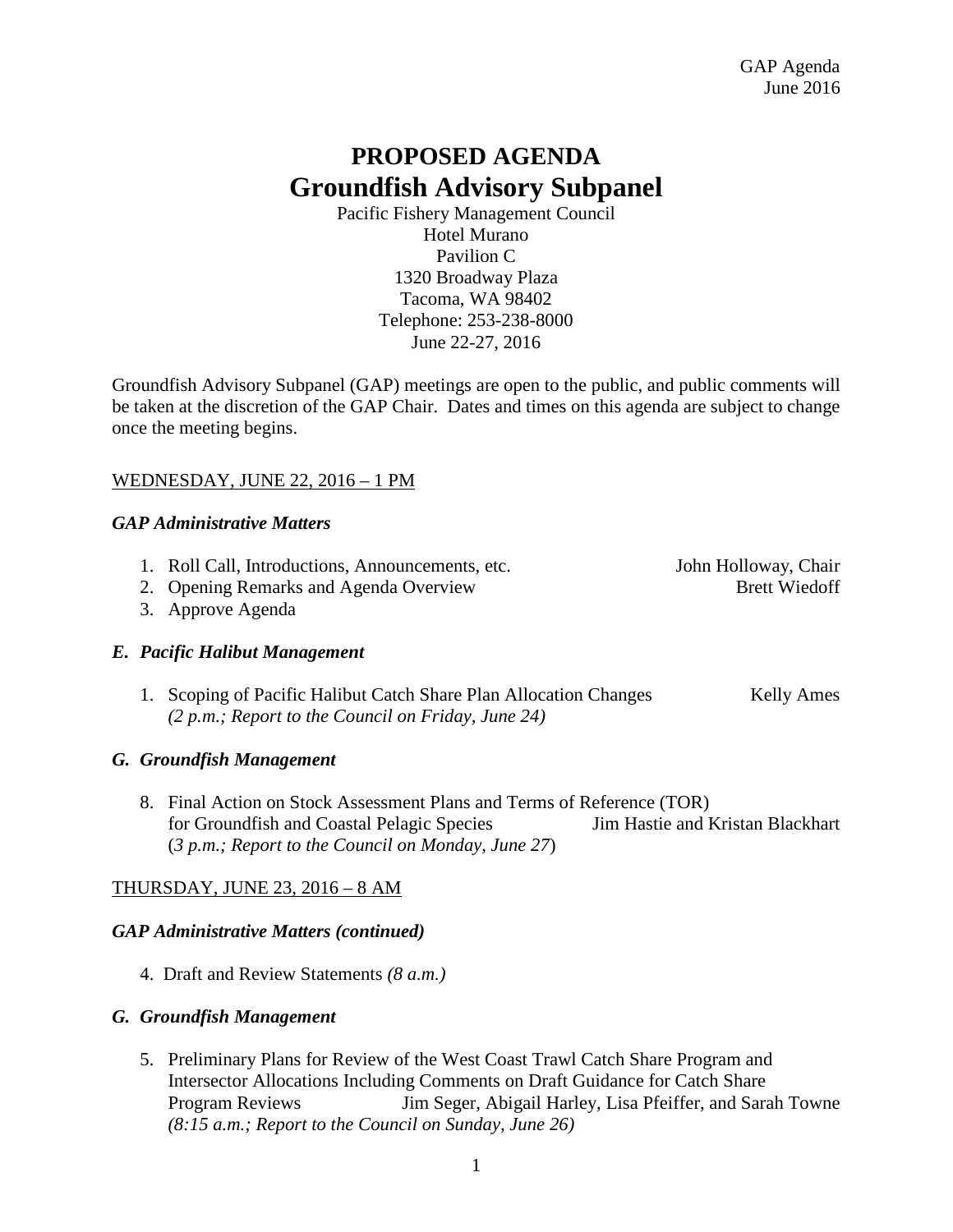|    | 3. Final Action on Exempted Fishing Permit Approval for 2017-2018<br>Jim Seger<br>(10 a.m.; Report to the Council on Saturday, June 25)                                               |
|----|---------------------------------------------------------------------------------------------------------------------------------------------------------------------------------------|
| 2. | Amendment 21 At-Sea Sector Allocation Revisions<br>Jessie Doerpinghaus and Patrick Mirick                                                                                             |
|    | $(11 a.m.; Report to the Council on Saturday, June 25)$                                                                                                                               |
| 4. | Final Action to Adopt Management Measures for 2017-2018 Fisheries<br>Kelly Ames and John DeVore                                                                                       |
|    | $(2 p.m.; Report to the Council on Saturday, June 25)$                                                                                                                                |
|    | FRIDAY, JUNE 24, 2016 - 8 AM                                                                                                                                                          |
|    | <b>GAP Administrative Matters (continued)</b>                                                                                                                                         |
|    | 5. Draft and Review Statements ( $8 a.m.$ )                                                                                                                                           |
|    | <b>G.</b> Groundfish Management                                                                                                                                                       |
| 6. | <b>Omnibus Groundfish Workload Planning</b><br>Kelly Ames and Jim Seger<br>(8:30 a.m.; Report to the Council on Sunday, June 26)                                                      |
|    | 9. Final Action on Trawl Catch Share Program Gear Use Regulations<br>for Fishing in Multiple Management Areas<br><b>NMFS</b><br>$(1 p.m.; Report to the Council on Tuesday, June 28)$ |
|    | F. Administrative Matters                                                                                                                                                             |
|    | 2. Western Region Climate Change Action Plan<br>Kit Dahl<br>(2 p.m.; Report to the Council on Monday, June 27)                                                                        |
| 6. | Future Council Meeting Agenda and Workload Planning<br>(3 p.m.; Report to the Council on Tuesday, June 28)                                                                            |
|    | <b>SATURDAY, JUNE 25, 2016 - 8 AM</b>                                                                                                                                                 |
|    | <b>GAP Administrative Matters (continued)</b>                                                                                                                                         |
|    | 6. Draft and Review Statements ( $8 a.m.$ )                                                                                                                                           |
|    | <b>G.</b> Groundfish Management                                                                                                                                                       |
|    | 7. Final Action on Inseason Adjustments<br>Jessi Doerpinghaus<br>(8:30 a.m.; Joint Session with GAP in the Pavilion C; Report to the Council Monday,<br>June 27)                      |